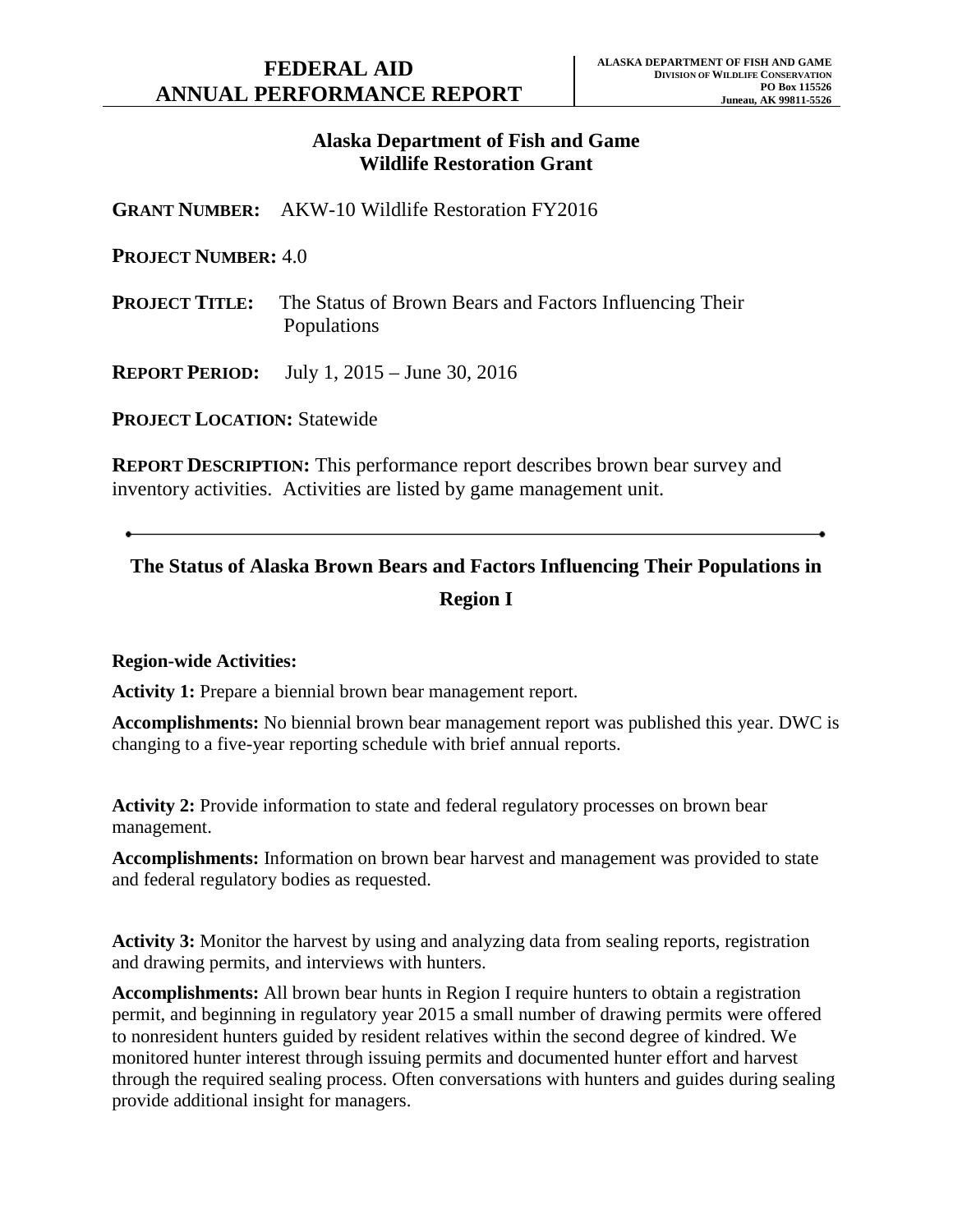**Activity 4:** Collect data, determine sex, and extract a tooth for aging from bears presented for sealing by hunters.

**Accomplishments:** Alaska regulations require all harvested brown bears to be sealed and for evidence of sex to remain attached to the hide until hides have been sealed. DWC staff throughout Region I and designated sealers provided sealing services to hunters. Among other information collected during the sealing process, we recorded sex and extracted a tooth from each skull.

**Activity 5**: Obtain estimates of ages of all harvested bears by tooth sectioning.

**Accomplishments:** DWC contracts with a private lab to section and age teeth extracted from all harvested bears. Teeth were sent to the lab following the spring and fall seasons and the lab provided bear ages to DWC.

**Activity 6:** Collect data on bears killed in defense of life or property.

**Accomplishments:** Region I staff ensured that anyone taking a bear in defense of life and property completed and submitted a Defense of Life and Property Kill Report Form. Data from those forms are archived in a state-wide database.

**Activity 7**: Coordinate with community decision makers to reduce bear/garbage problems that may be detrimental to bears.

**Accomplishments:** Area management biologists continued to work with municipalities, agencies, businesses, and individuals throughout the region to educate them on ways to avoid attracting bears by properly storing and disposing of garbage and other attractants.

**Activity 8**: Coordinate with land managers and guides regarding guided hunter effort.

**Accomplishments:** Region I managers attended meetings, participated in regulatory processes, and corresponded with brown bear guides and the primary land managers (US Forest Service and Alaska Native Corporations) to provide guided hunting opportunity, high quality hunting experiences, and sustainable harvest.

**Activity 9:** Participate in planning efforts related to brown bear monitoring in mainland and other areas of the region.

**Accomplishments: During this report period** Region I managers collaborated with DWC bear researchers to monitor the population in the Yakutat area.

**Activities by Unit: Unit 1C**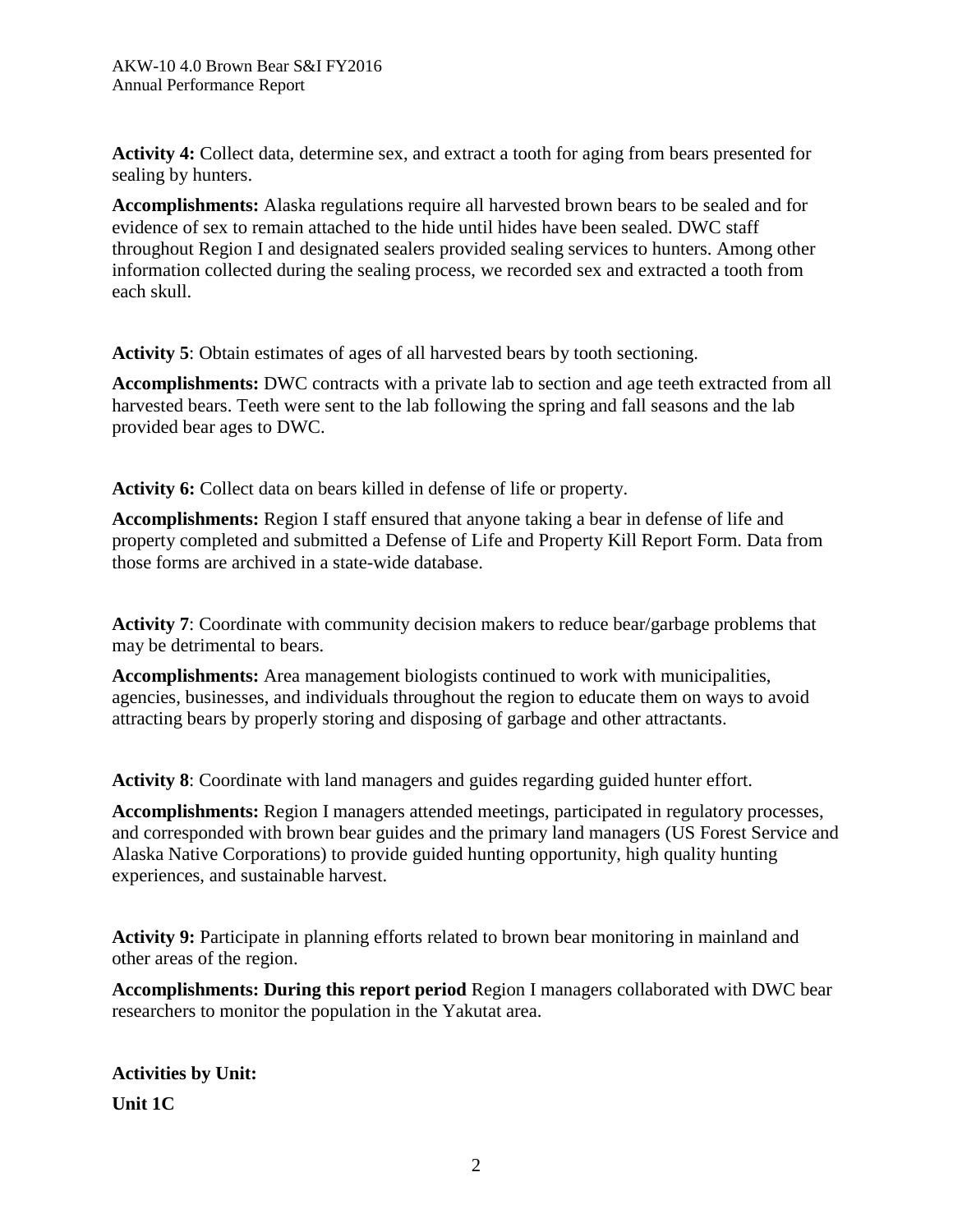**Activity 1:** Assess the use of the Sweetheart Creek area by brown bears, by affixing 3-5 bears with radio collars as part of a study related to a proposed hydroelectric project.

**Accomplishments:** No activity during this report period.

**Activity 2:** Collect brown bear hair for DNA analysis to determine minimum number of bears and distribution of brown bears in the Sweetheart Creek drainage of Gilbert Bay.

**Accomplishments:** DNA results from lab were received during this report period and are being analyzed.

# **Unit 1D**

**Activity 1:** Monitor brown bears with GPS radiocollars to assess habitat use and movements in the Chilkoot River corridor in Haines.

**Accomplishments:** We monitored one collared bear and attempted to recover a collar from a bear when the release mechanism failed.

# **Unit 4**

**Activity 1:** Radiocollar and aerial track a subpopulation of bears. (All animal capture activities will follow the protocols established in the ADF&G Division of Wildlife Conservation "Wildlife Capture and Chemical Restraint Manual.")

**Accomplishments:** No activity during this report period.

**Activity 2:** Capture one or two urban brown bears opportunistically in Sitka/Angoon/Hoonah and monitor their movements using GPS radio collars to identify problem areas and to assist educational efforts towards better refuse management.

**Accomplishments:** Over a three-week period during fall 2015 targeted attempts were made to capture and collar specific urban bears in Sitka, but those attempts were unsuccessful. We did not attempt to capture any bears in Angoon or Hoonah during this report period.

**Activity 3:** Monitor public use of the Pack Creek viewing area in the Stan Price State Wildlife Sanctuary.

**Accomplishments:** In cooperation with the US Forest Service DWC staffed and operated the Pack Creek-Stan Price bear viewing area. Visitor numbers were monitored by staff at the viewing area and through a visitor permitting program during the peak viewing period.

**Activity 4:** Deploy two GPS radio collars on brown bears within the Blue Lake Dam project area as part of the FERC wildlife monitoring plan.

**Accomplishments:** No activity during this report period.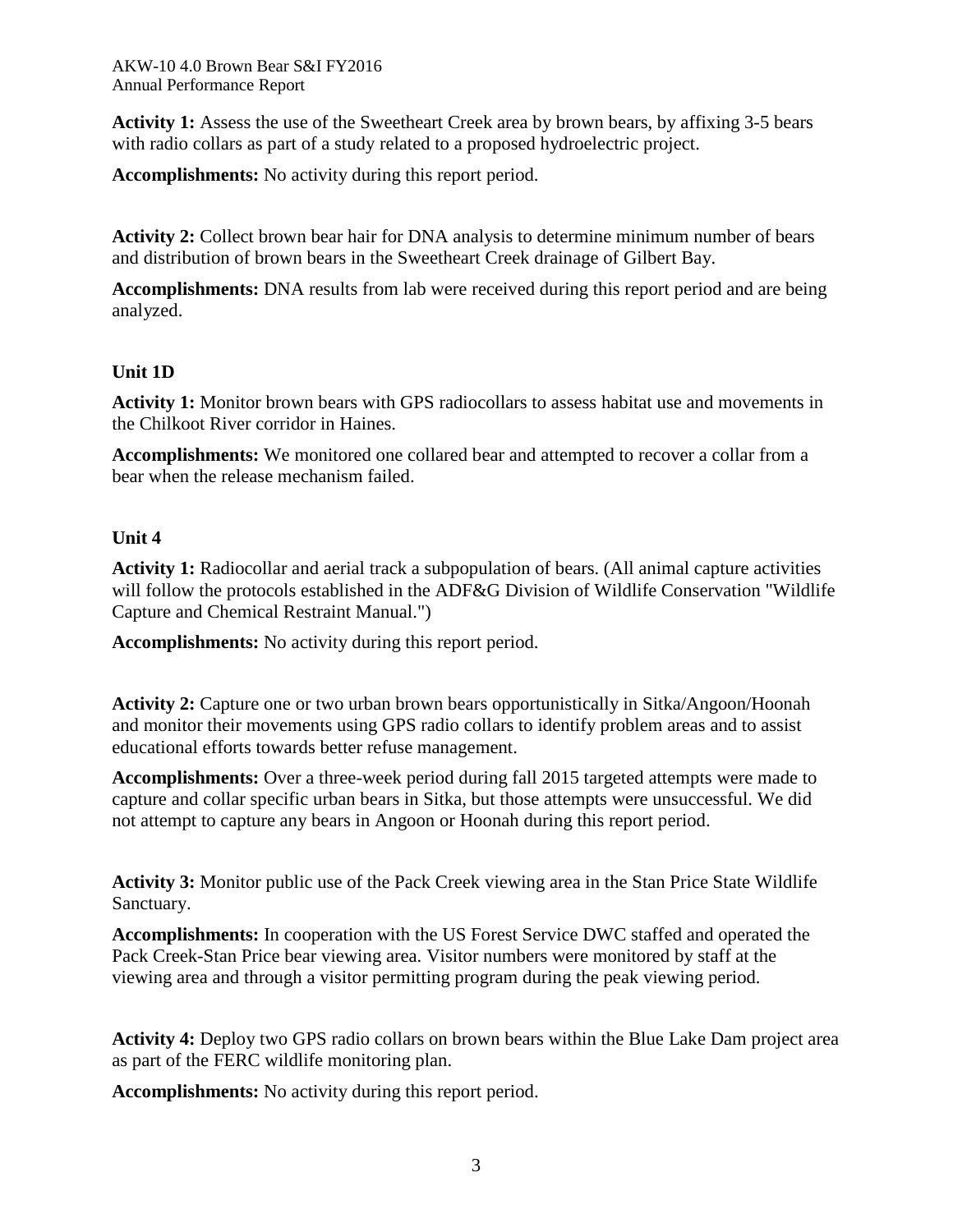**Activity 5:** Deploy 1-2 GPS radio collars on brown bears at Port Armstrong in conjunction with the taser/brown bear monitoring project.

**Accomplishments:** During fall 2015 we captured and collared one adult female bear and one adult male bear at the Port Armstrong Hatchery on Baranof Island. The male was illegally killed near Port Armstrong in late fall 20015. The female's collar is scheduled to release in late August 2016 and we will attempt to recover it during September 2016. We may continue to collar additional bears to help learn the effects of Tasers on bear behavior, movements, and survival.

## **Unit 5:**

**Activity 1:** Assist in the collection of bear collars from field settings and in data analysis.

**Accomplishments:** The field portion of the bear research project in the Yakutat area ended in June 2016. Region I managers assisted as requested by the primary investigator.

**Activity 2:** Coordinate with community groups, Alaska Wildlife Troopers, and City of Yakutat to provide bear safety education, and to reduce human caused bear attractants in and near Yakutat.

**Accomplishments:** Area management biologists continued working with the City of Yakutat and Alaska Wildlife Troopers to educate the public about bears and to evaluate and implement appropriate ways of minimizing bear attractants in the community with the goal of improving public safety.

# **Submitted by:** Tom Schumacher

# **The Status of Alaska Brown Bears and Factors Influencing Their Populations in Region II**

## **Regionwide:**

ACTIVITY : Draft a biennial brown bear management report.

Brown Bear management report was due during this period. Staff collected information, prepared report, and submitted for publication. The department is transitioning to a 5-year report and plan. The next report will be published in 2020.

ACTIVITY : Monitor the brown bear harvest through field observations, brown bear sealing reports, and interviews with successful hunters.

These are standard activities accomplished in each office. See Area specific activities.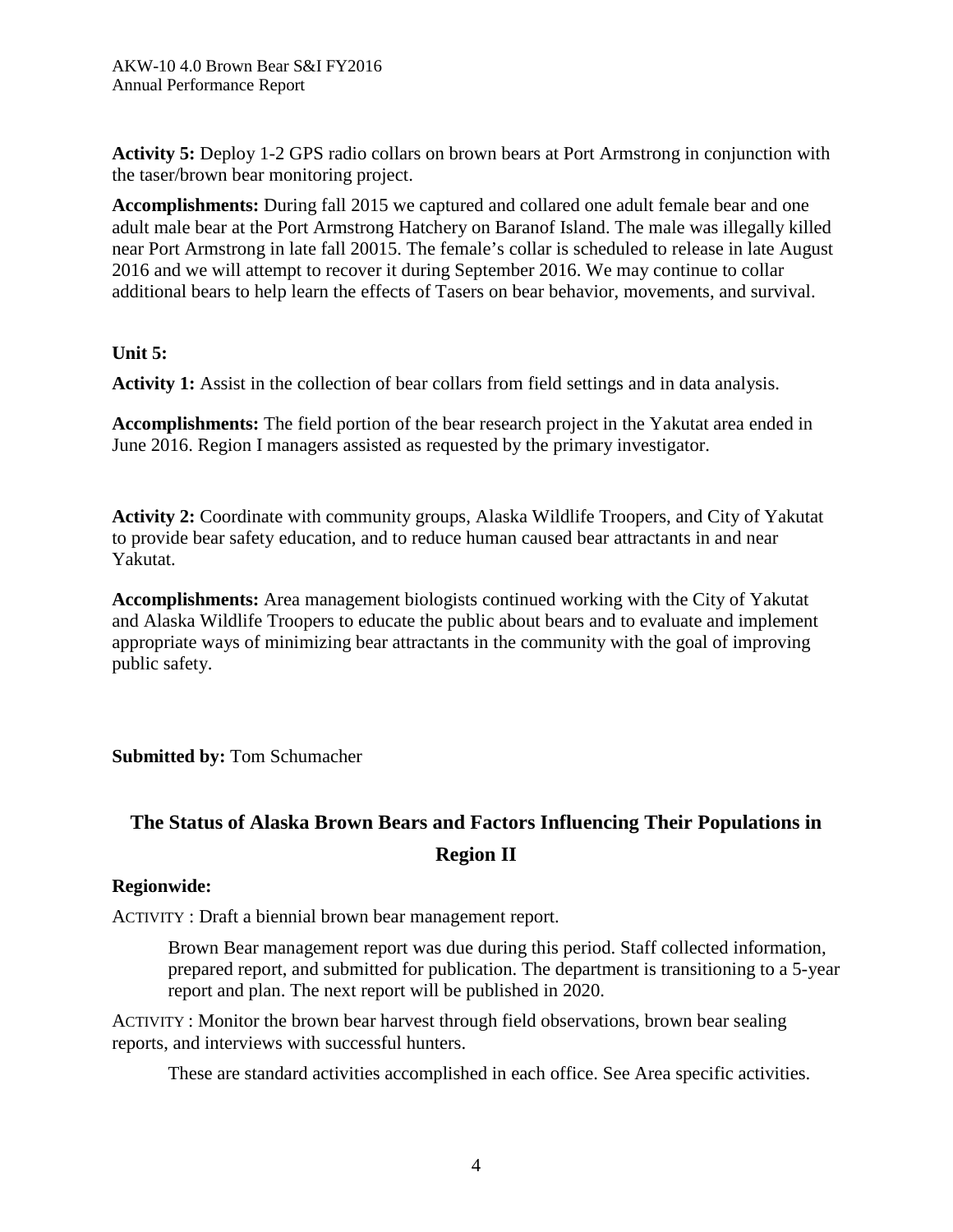ACTIVITY : Collect harvest data, determine the sex, and extract a tooth for aging from brown bears presented for sealing by hunters.

All bears taken in Region II were presented to staff or appointed sealers for specimen collection and sealing. See area specific activities for additional information.

ACTIVITY : Obtain estimates of ages of harvested bears by tooth sectioning.

For most bears taken in Region II a premolar was extracted and placed in a marked envelope. Teeth were bulk shipped to a contractor for aging and when available ages were provided to the Department to be entered into the bear harvest database.

ACTIVITY : Provide information to state and federal regulatory processes on brown bear management.

Staff routinely interact with federal staff and discuss management of brown bear relative to the respective regulatory systems. Staff collected and prepared information for the March 2015 state Board of Game meeting.

ACTIVITY : Conduct line-transect/double count censuses of brown bear populations and refine technique.

No Surveys were completed during this reporting period due to early green-up.

## **Activities by Unit:**

## **Unit 6**

ACTIVITY 1: Sealed 13 female and 34 male bears for a total harvest of 47 bears.

ACTIVITY 2: Collected teeth from at least 36 bears for aging.

ACTIVITY 3: Track and den surveys in Unit 6D were not conducted this year due to a very early spring and minimal winter snowpack which would have resulted in poor survey quality.

## **Units 7 & 15**

ACTIVITY 1: The Kenai brown bear management strategy was revised in 2013. Additional harvest opportunity was provided due to a documented increase in bear numbers and a population that has reached social carrying capacity.

We will continue to monitor the bear population through population demographic data from captured animals and harvest through sealing requirements. Harvest strategies will be adjusted to maintain sustainable harvest within population levels that meet an acceptable social carrying capacity for brown bears. Continued public education and enforcement of bear conservation strategies to minimize negative human bear interactions will be increased.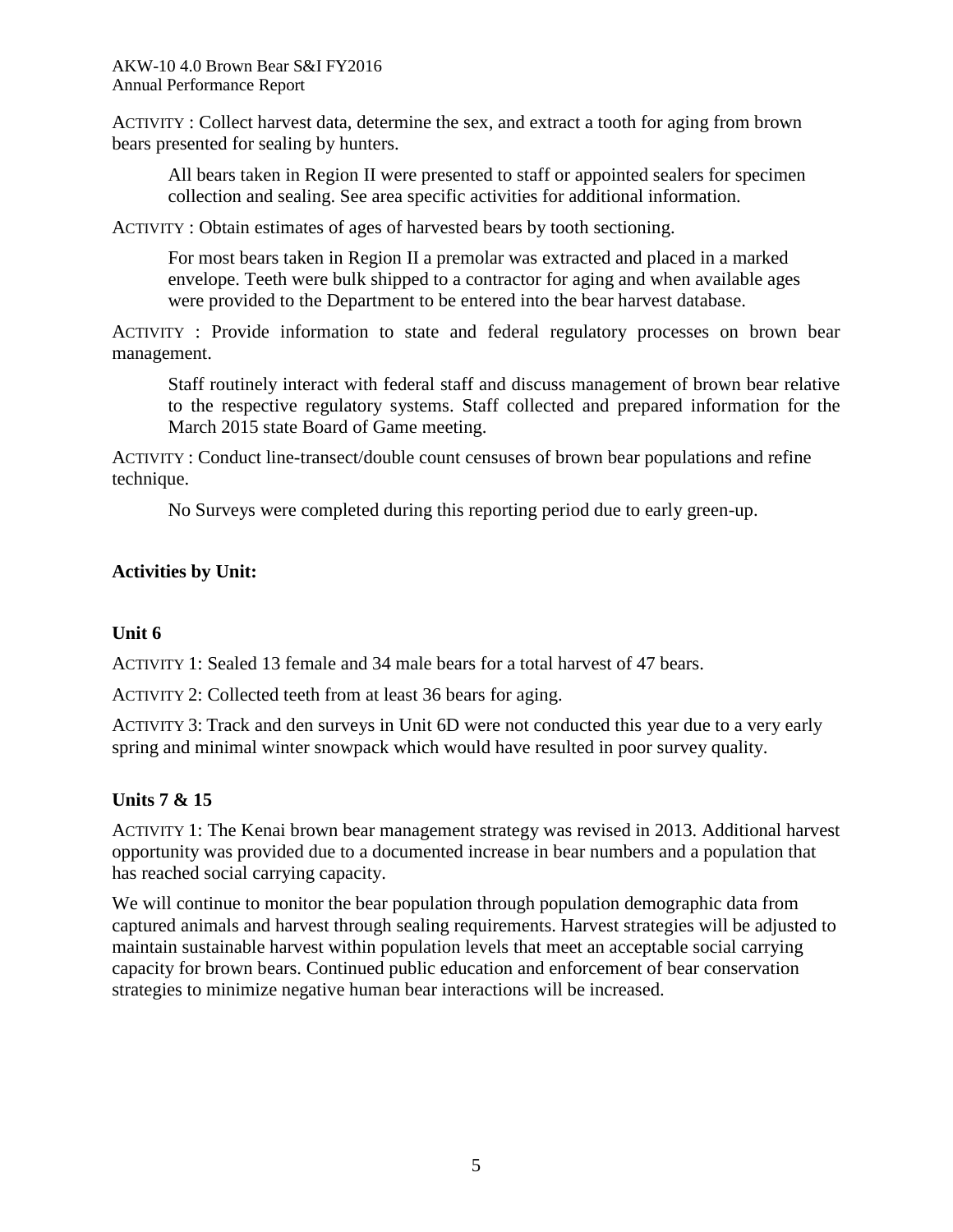ACTIVITY 2: Forty-five bears have been taken during the reporting period including 19 adult males, 11 subadult males, 7 adult females, and 8 subadult females. This mortality includes 39 bears taken by legal hunting. Causes of non-hunting mortality include defense-of-life-or-property kills and illegal take.

ACTIVITY 3: Management staff assisted in brown bear captures for the region II Kenai Peninsula brown bear demographic research project. Five adult female brown bears were captured in spring 2016 and four adult female brown bears were captured in fall 2015. As of late August 2016 there are 40 collared adult female brown bears on the Kenai. Bears were captured as part of a research project reported under a different job.

## **Unit 8**

ACTIVITY 1: Implementation of the Kodiak Bear Conservation Management Plan continued in 2015–16 with support from the Kodiak Unified Bear Subcommittee (KUBS) and other local supporters. We continued to make progress with the Kodiak Island Borough Assembly and area villages to reduce the availability of human food and garbage to bears. Working closely with Alaska Waste Management, the Alaska Wildlife Troopers and other local law enforcement agencies (Coast Guard Military Police, Kodiak Island Borough, Kodiak Police Department) we have encouraged responsible waste management within the villages and the city of Kodiak. We have developed public service announcements and handouts providing guidelines for living responsibly in bear country and presented numerous bear safety presentations to groups and organizations throughout the island.

ACTIVITY 2: We issued 564 hunting permits during this reporting period, 279 for the fall season and 285 in the spring. During the fall season, 224 hunters went afield and killed 62 bears. In the spring season, 253 hunters went afield and killed 127 bears. The annual sport harvest was 189 bears, 147 males (78%), 42 females (22%). Three bears were harvested during the federal subsistence hunt (2 males and 1 female) and there were 25 non-sport hunting bear mortalities documented as follows: defense of life or property  $-7$  (1 male and 6 females); agency kill  $-1$  (1 male); vehicle kill  $-2$  (1 male and 1 female); and natural/unknown  $-15$  (1 male and 14 unknown sex).

The 2015–16 sport harvest of 189 bears was well above the minimum annual harvest objective of 150 bears. Males composed 78% of the harvest, well above the minimum objective of 60%. No intensive aerial survey was conducted during this report period. Harvest data suggests that the unit-wide bear population continues to be stable.

ACTIVITY 3: We have continued to assess survival and productivity of female brown bears and cubs on Sitkalidak Island, Alaska. Continuing a project initially implemented in 2008 to monitor survival and productivity of female brown bears on Sitkalidak we conducted 10 aerial surveys this reporting period to assess survival and productivity of 17 bears radio-collared between 2008 and 2015. Three collars have either malfunctioned or stopped working and have been unable to be located. The mean number of young per litter was 2.60 cubs/litter  $(n=13)$  and the mean reproductive cycle was 1 litter every 3.5 years (n=3). Annual survival for cubs of the year, 1 year olds, and 2 year olds was  $0.75$  (n=4),  $0.87$  (n=8), and  $1.00$  (n=4), respectively. Interestingly, 3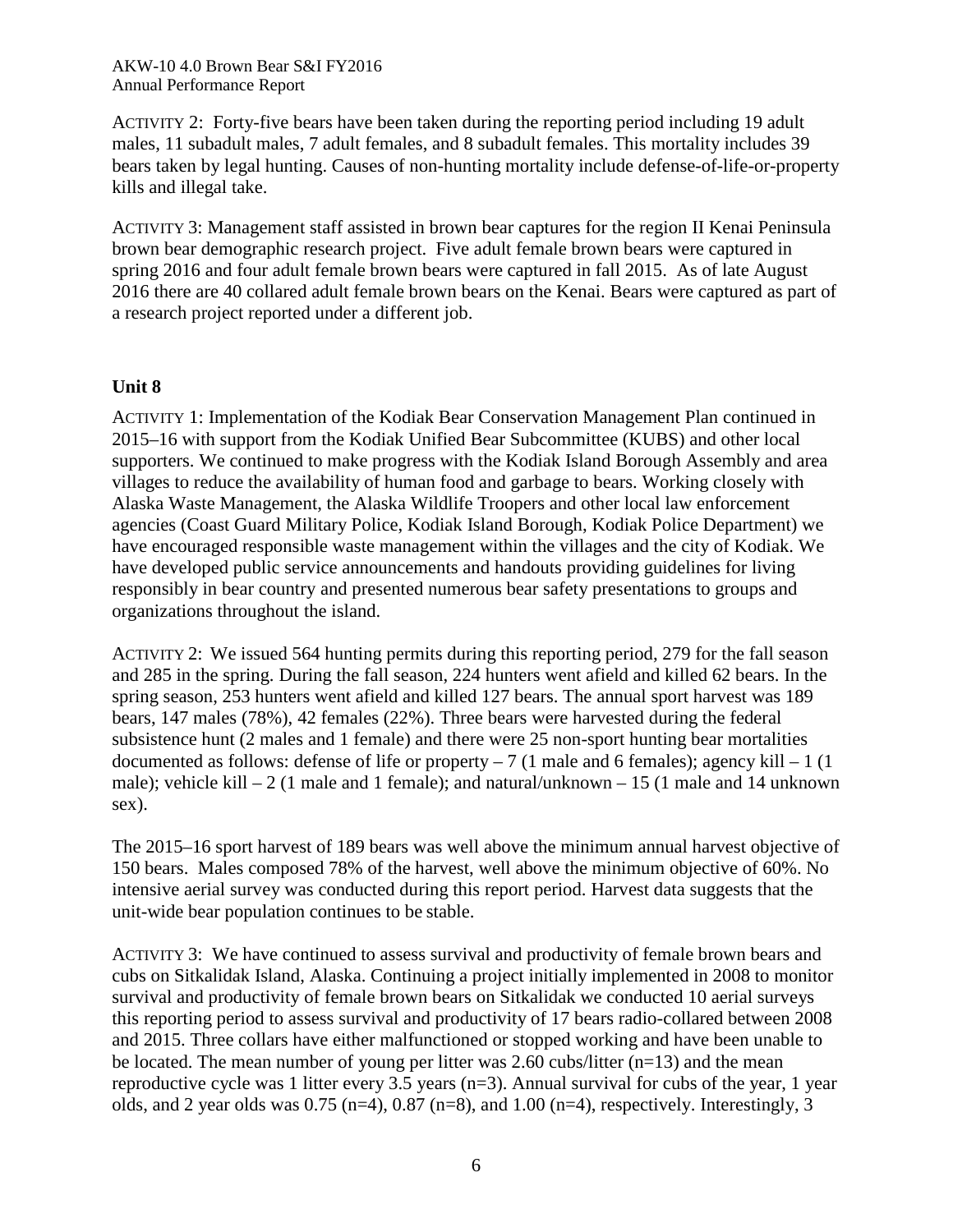breeding age (7-10 year old) females were observed for a total of 7 years (2 bears for 2 years, 1 bear for 3 years) during which time no cubs were observed.

# **Unit 14C**

ACTIVITY 1: Two brown bear were reported harvested in Unit 14C (1 male and 1 female). One male brown bear and one bear of unknown sex (the carcass was never recovered, however, the DLP report indicated this particular bear was with 2 distinctly smaller bears at the time so presumably it was female) brown bears were killed in defense of life and property. One female was killed by Chugach State Park at the request of ADF&G. One male and one brown bear of unknown sex were killed by vehicles. One brown bear of unknown sex was taken as an illegal hunting harvest.

## **Submitted by: Cynthia M. Wardlow**

# **The Status of Alaska Brown Bears and Factors Influencing Their Populations in**

## **Region III**

## **Region wide Activities:**

1. Prepare biennial brown/grizzly bear management reports.

Compiled information and data for 7 five-year Brown Bear Management Reports and Operational Plans for Units 12, 19, 20, 21, 24, 25, 26B, and 26C.

2. Monitor brown bear harvest through field observations, sealing reports, interviews with successful hunters and analyze harvest data.

Monitored the harvest of grizzly bears in Units 12, 19, 20, 21, 24, 25, 26B and 26C in FY16 through sealing reports, field observations, interviews with successful hunters and analyses of harvest data.

In Unit 26B, harvest was also monitored via permit reports for 2 registration hunts and 1 drawing hunt.

3. Collect harvest information and extract a tooth for aging from brown bears presented for sealing by hunters.

Harvest information was collected and a tooth extracted from approximately 270 grizzly bears harvested in Units 12, 19, 20, 21, 24, 25, 26B and 26C.

4. Obtain estimates of ages of harvested bears by tooth sectioning.

Regionwide: Premolars from approximately 245 grizzly bears harvested in FY16 were submitted to laboratory for age analysis. Age was quantified for 247 bears harvested in FY15.

5. Monitor and analyze brown bear bait station permit distribution.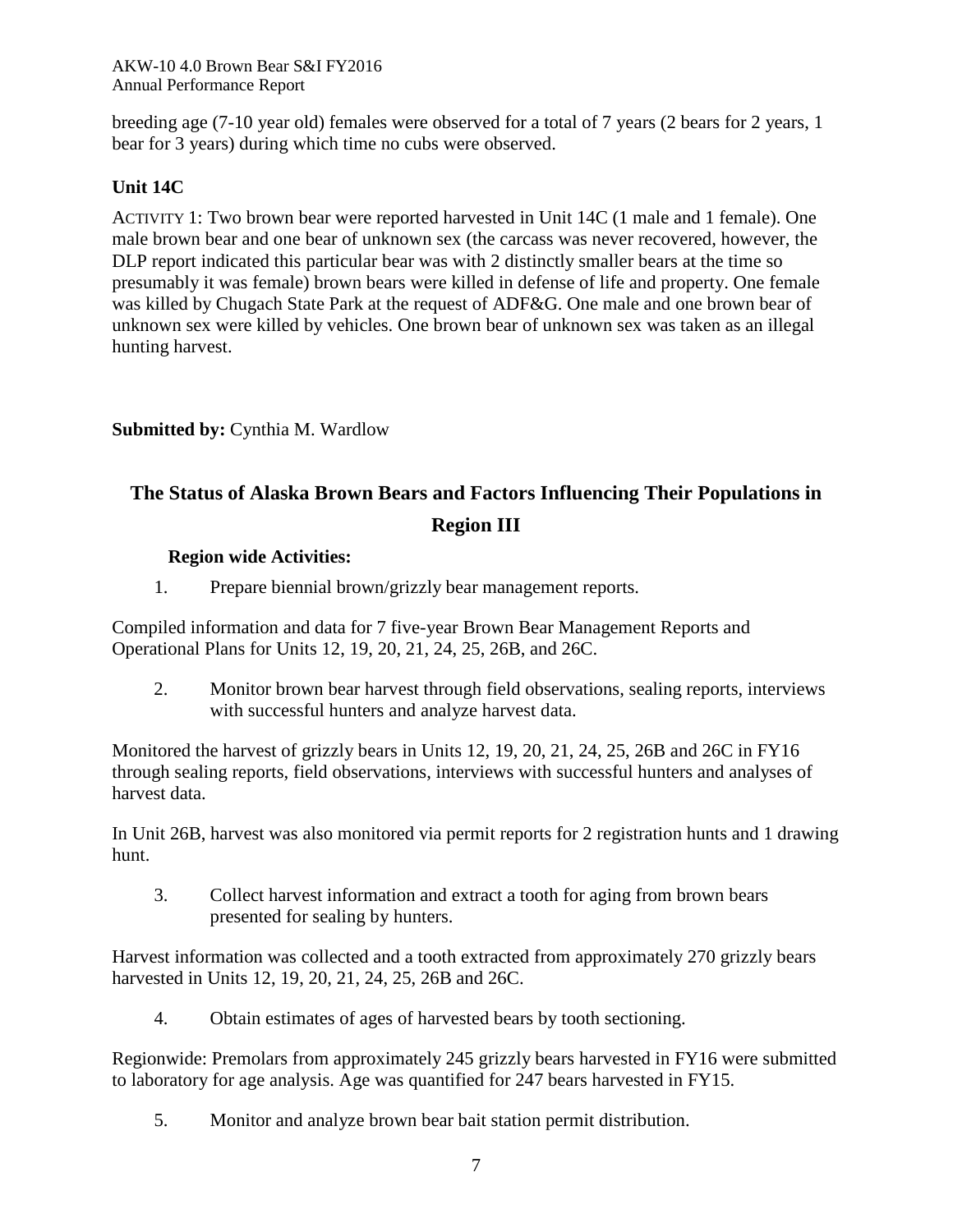*Monitored harvest of brown bears over bait in Units 20A, 20B, 20C, 20E, 21D, 24C, 24D, and 25D, where a total of 842 bear bait stations were registered.*

6. Provide brown bear management information to State and Federal regulatory processes.

*Regionwide:* Communicated and coordinated with and attended meetings of 15 local Fish and Game Advisory Committee, the Alaska Board of Game, 2 Federal Regional Advisory Councils, the Federal Subsistence Board, numerous local village councils, Native corporations, and the Wrangell-St. Elias Subsistence Resource Commission about brown bear management and to review and analyze regulation proposals for the Alaska Board of Game and the Federal Subsistence Board.

7. Conduct a bear density assessment.

Unit 20A: Attempted to estimate brown bear abundance in early May (line-transect technique) and late June (capture-mark-recapture pilot study) to determine sustainable harvest rates of brown bears in Interior Alaska.

8. Monitor blueberry abundance on permanent study plots to evaluate relationships between berry abundance and grizzly bear harvest.

Monitored blueberry abundance on 8 sites along on the Taylor, Alaska, and Tok Cutoff Highways in Units 12 and 20E.

# **The Status of Alaska Brown Bears and Factors Influencing Their Populations in Region IV**

## **Regionwide Activities:**

ACTIVITY 1: Prepare biennial brown bear management reports.

The biennial brown bear management reports were not due during this reporting period.

ACTIVITY 2: Monitor the brown bear harvest through field observations, brown bear sealing reports, and interviews with successful hunters.

All brown bears harvested in Region IV were sealed, and successful hunters were interviewed by Department staff.

ACTIVITY 3: Collect harvest data, determine the sex, and extract a tooth for aging<sup>1</sup> from brown bears presented for sealing by hunters.

|                 |     |        | Males Females Unknown Total |     |
|-----------------|-----|--------|-----------------------------|-----|
| Unit 9:         | 315 | 109    | L                           | 425 |
| <i>Unit 10:</i> | 7   | ш      | $\mathbf{0}$                | 8   |
| Unit $11$ :     | 14  | $\tau$ | $\mathbf{\Omega}$           | 21  |
| <i>Unit 13:</i> | 91  | 61     |                             | 152 |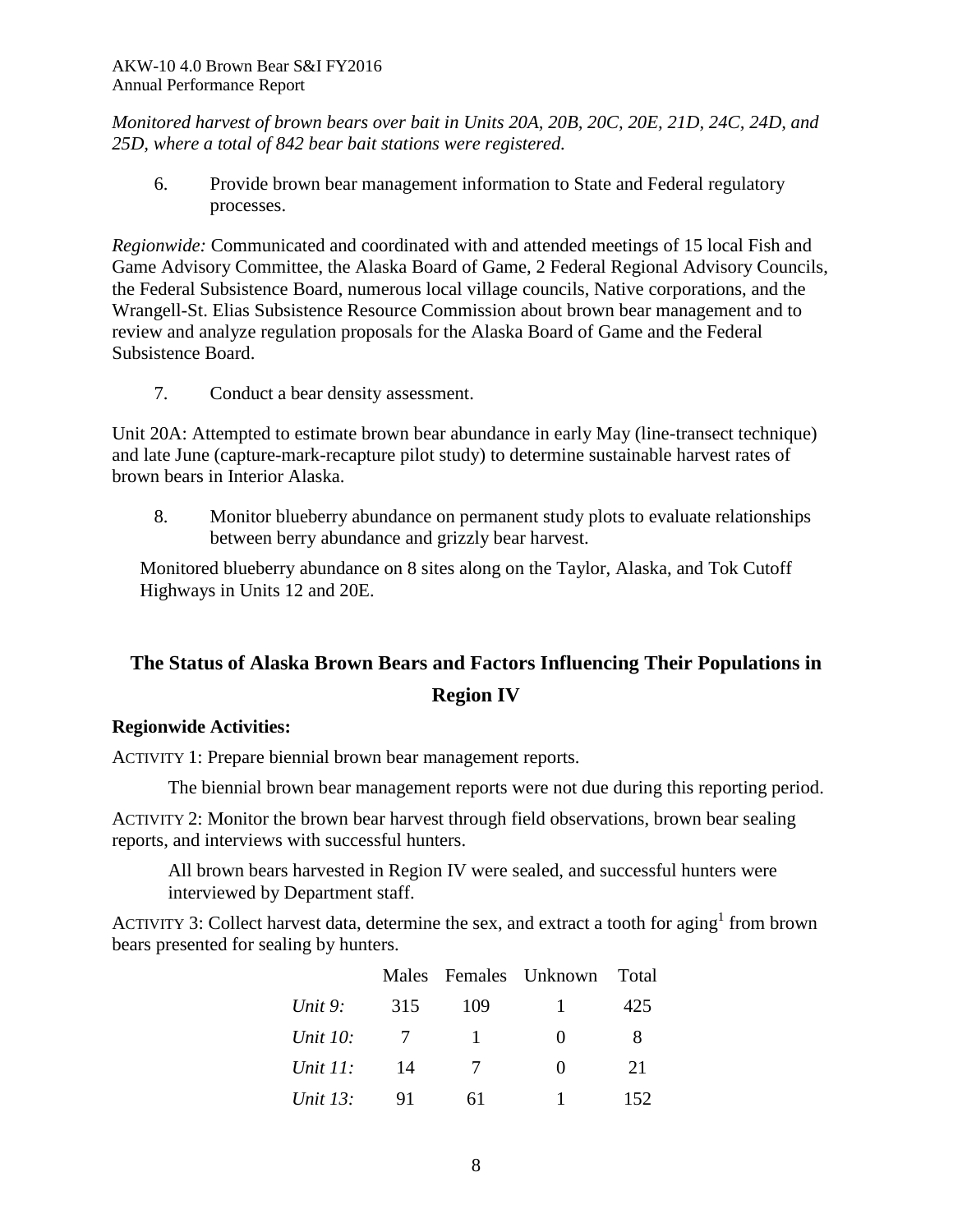| Unit 14A:<br>Unit 14B:<br>Unit 16:<br>Unit 17: |                | 5             | 0                           | Q.              |
|------------------------------------------------|----------------|---------------|-----------------------------|-----------------|
|                                                | 11<br>62<br>35 | 9<br>43<br>29 | $\mathbf{\Omega}$<br>0<br>0 | 20<br>105<br>64 |

*Unit 9:* Preliminary fall average age = Not Available. *Unit 10:* Preliminary fall average age = Not Available. *Unit 11:* Preliminary fall average age = Not Available. *Unit 13:* Preliminary fall average age = Not Available. *Unit 14A:* Preliminary fall average age = Not Available. *Unit 14B:* Preliminary fall average age = Not Available. *Unit 16:* Preliminary fall average age = Not Available. *Unit 17:* Preliminary fall average age = Not Available.

 $1$  Determination of age through the cementum layer aging technique is dependent on outside contractors and not always available at the time of these reports.

ACTIVITY 4: Conduct line-transect/double count censuses of brown bear populations and refine technique.

No brown bear census data was collected in FY15. Data previously collected is currently being analyzed.

## **Activities by Unit:**

### **Unit 9:**

ACTIVITY 1: Encourage residents to reduce bear attractants that lead to defense of life or property kills (DLP).

Residents calling in with bear issues were advised on the importance of proper stowage of attractants and on the use of electric fences.

### **Unit 17:**

ACTIVITY 1: Work with local home and recreational cabin owners to reduce bear attractants and defense of life or property kills.

Provided information to install electric fences at fish drying racks, animal pens, and food storage areas to deter damage by bears and reduce DLP kills. Worked with the landfill by providing comments and guidance on the erection of an electric fence around the active landfill to deter bears from accessing household trash.

ACTIVITY 2: Work with landfill to decrease attractants to bears.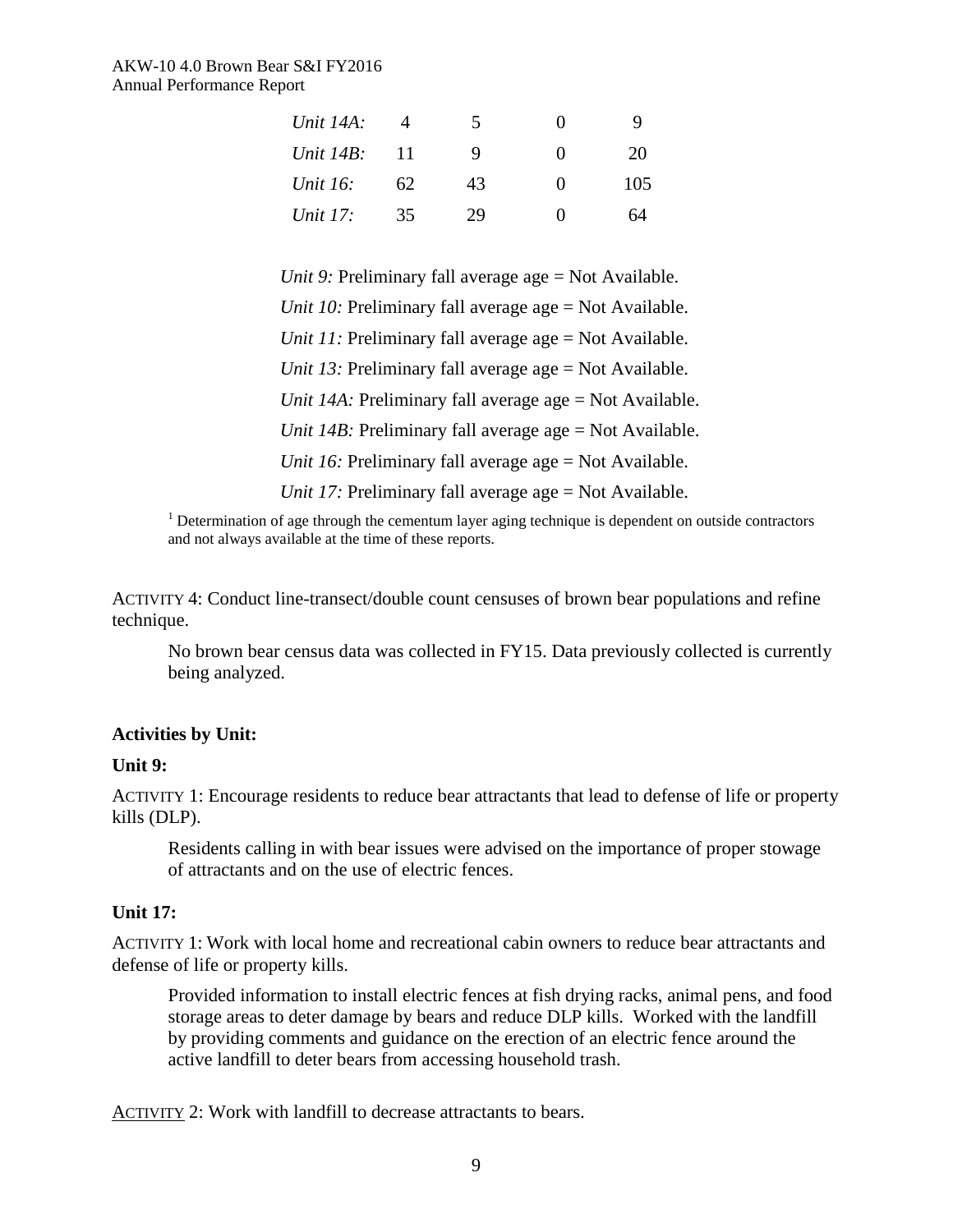Provided recommendations on electric fence construction around active face of the landfill. Also made recommendations for emptying the fish waste dumpster on a daily basis to lessen the attractiveness of this station to bears.

### **Submitted by:** Todd A. Rinaldi

# **The Status of Alaska Brown Bears and Factors Influencing Their Populations in Region V**

### **Region wide Activities:**

Prepare a regional biennial brown bear management report.

A brown bear management report was prepared during this reporting period.

Provide information to state and federal regulatory processes on brown bear management.

Area management staff reviewed State and Federal regulatory proposals, attended regulatory process meetings, and presented brown bear information to the State Board of Game, State Fish and Game Advisory Committees, Federal Subsistence Board, and Federal Subsistence Regional Advisory Councils.

Review and revise population objectives.

Brown bear population objectives were reviewed with no revisions in Units 18, 22, 23, and 26A.

Monitor the brown bear harvest through field observations, analyses of brown bear sealing data, and interviews with hunters.

> *Unit 18:* We made numerous field observations of brown bears while conducting surveys for other species in Unit 18; interviewed brown bear and other hunters regarding bears; and analyzed brown bear sealing data. To date, 20 brown bears have been reported harvested in the general hunt in Unit 18 all in the fall of 2015 and 0 for the spring of 2016. Of these bears, 10 were male bears and 10 were female. Fifteen bears were harvested by nonresidents and 5 were taken by residents.

*Unit 22:* Reported harvest during the RY15-16 reporting period was 114 brown bears. Sex composition of the total reported harvest was 73 boars, 39 sows, and 2 unknown. The fall and spring season reported a harvest of 63 bears 51 bears, respectively. The average annual reported harvest for the last 10 years (RY06 to RY15) is 98 bears per year (range 86-114 bears per year). Non-residents harvested 40% (n=46) of the bears during RY15 in the following areas: 25 bears in 22A, 14 bears in 22B, 1 bear in 22C, 2 bear in 22D, and 4 bears in 22E.

*Unit 23:* Reported harvest during RY15-16 was 47 bears through the general hunt for residents, 0 in the registration hunt for residents, and 14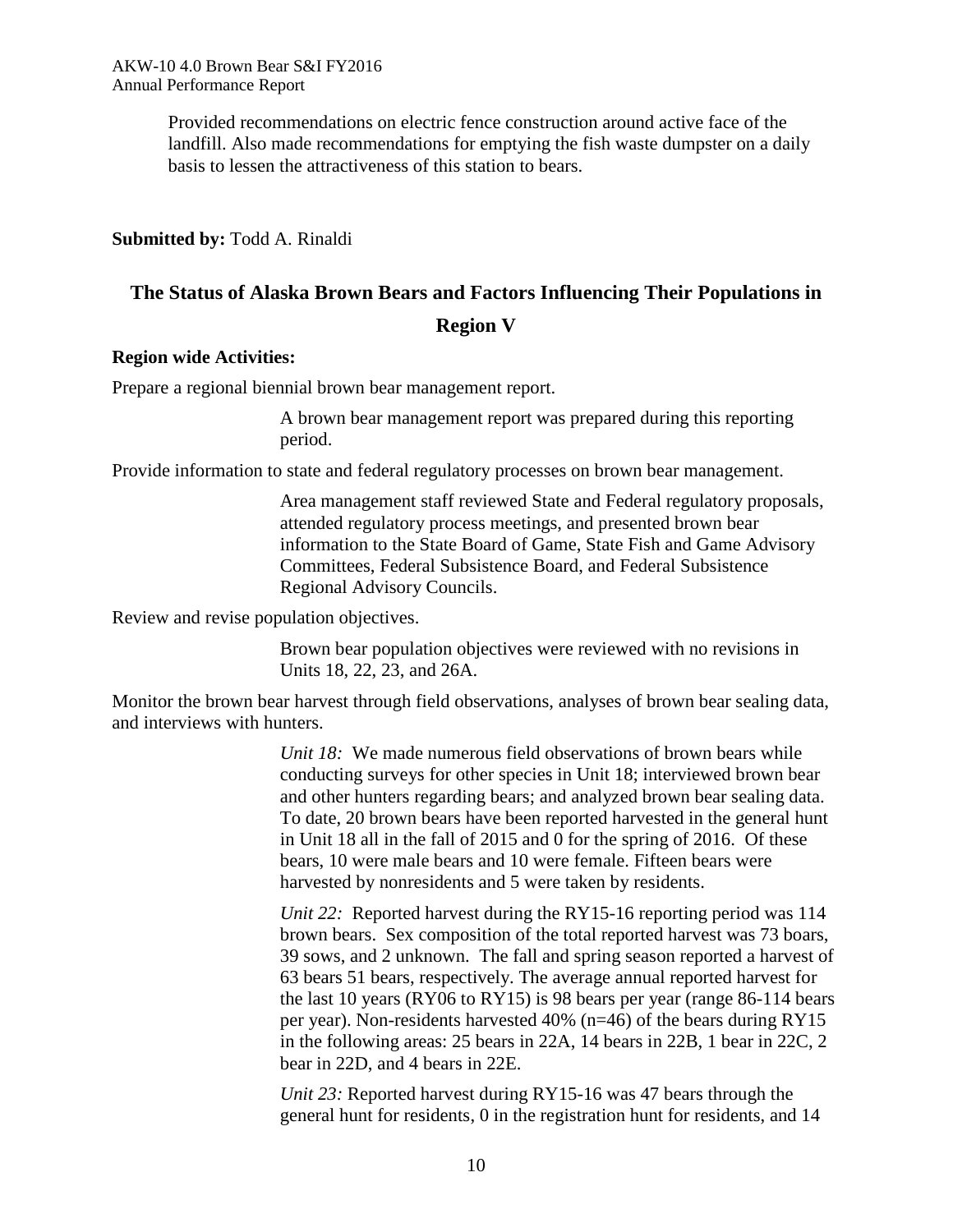were harvested in the drawing hunt for non-residents. Therefore, 61 bears were harvested. The average annual harvest for the last 10-years is 56 bears per year (range 33-71 bears per year).

*Unit 26A:* We recorded brown bear harvest through field observations, interviewed hunters, and analyzed brown bear sealing data and subsistence harvest. Twenty one brown bears (15 males, 6 females) were reported taken in Unit 26A during the reporting period. One was reported taken by an alien, 16 by nonresidents, 3 by nonlocal Alaskan residents, and 1 by a resident of Unit 26A. Sixteen bears were taken during August, 4 in September, and 1 was in May. The average annual harvest for the last 10 years is 18 bears per year.

Collect harvest data, determine sex, and extract a tooth for aging from brown bears presented for sealing.

> *Unit 18:* Data were collected from 20 sealed bears (10 males and 10) females). Teeth were extracted for aging when these bears were presented for sealing.

*Unit 22:* Data were collected from 110 sealed bears. Premolar teeth were extracted for aging when these bears were presented for sealing.

*Unit 23:* Data were collected from 61 sealed bears. Teeth were extracted for aging when these bears were presented for sealing.

*Unit 26A:* Data were collected from 21 sealed bears (15 males and 6 females). Teeth were extracted for aging when these bears were presented for sealing.

Obtain estimates of ages of sealed bears by tooth sectioning.

*Unit 18:* Premolars were extracted and sent to Matson's Lab for sectioning and aging but results for these samples are not available. The average age of bears from RY14 is 9.1 for females and 8.4 for males.

*Unit 22:* Premolars were extracted and sent to Matson's Lab for sectioning and aging; results for the RY15 period are not available. Ages returned for the RY14 reporting period show the average age for boars was 8 years old  $(n=44, range= 2$  yrs-24 yrs), and sows was 8 years old  $(n=36, range=2$  yrs-20 yrs). The average age of boars and sows harvested in Unit 22 the last 10 years (from RY05 to RY14) was 6 years old and 7 years old, respectively.

*Unit 23:* Premolars were extracted and sent to Matson's Lab for sectioning and aging; results for the RY14 period are not available. The average age of all bears taken in Unit 23 from RY02 through RY11 was 8 yrs for males and females combined, as well as considered for each sex separately.

*Unit 26A:* Of the 21 bears that were sampled in RY15 data are incomplete to compute an annual average age. The average age from RY00 through RY10 was 11 years for males and 8 years for females).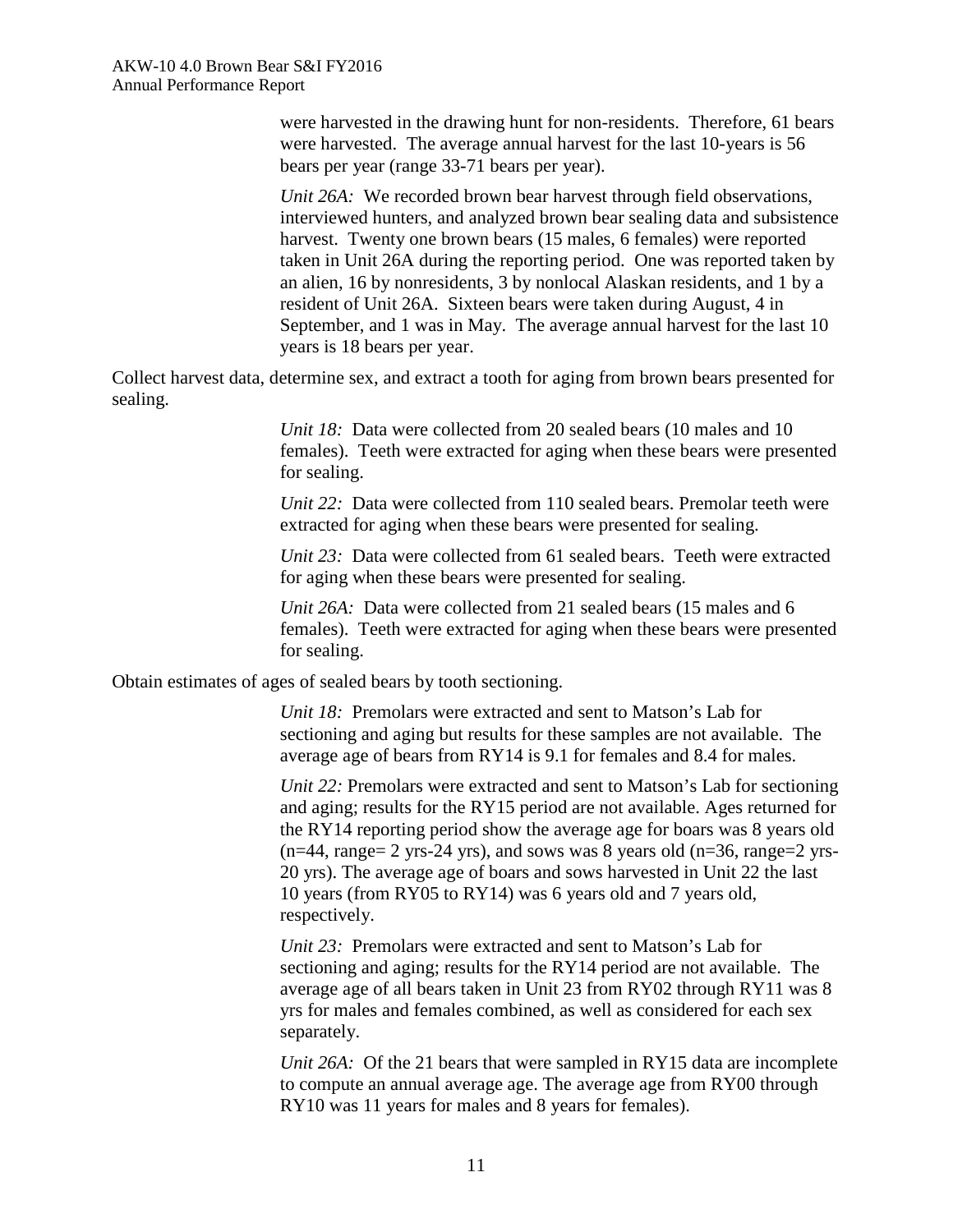Analyze registration permit harvest data collected for subsistence hunts.

*Unit 18:* No brown bears were reported taken under the subsistence brown bear registration hunt (RB698) in Unit 18 during this period. One hunter obtained a registration permit and reported that they did not hunt.

*Unit 22:* The department administered 0 subsistence brown bear registration permits (RB699) during the reporting period.

*Unit 23:* No brown bears were reported taken under the subsistence brown bear registration hunt (RB700) in Unit 23 during this period. Since general season bear regulations have been liberalized and no tag is required, most subsistence hunters are using general season requirements.

*Unit 26A:* No brown bears were reported taken in RY14 under the subsistence brown bear registration hunt (RB697) in Unit 26A. Since general season bear regulations have been liberalized and no tag is required, most subsistence hunters are using general season requirements.

Use public education programs and/or increased communication with the public to improve understanding of hunting regulations and the value of conserving brown bear populations, and to obtain better harvest data through increased harvest reporting.

> *Unit 18:* We addressed bear conservation education in Unit 18 through opportunistic interviews with hunters, village police officers, berry pickers, and other interested members of the public.

*Unit 22:* The Department discussed brown bear hunting regulations, the importance of reporting a bear taken during harvest or in a Defense of Life & Property situation, and methods to minimize human-bear conflicts during Advisory Committee meetings, Regional Advisory Council meetings, and with local residents.

*Unit 23:* We spoke to the public about the importance of reporting all bears killed while hunting or in defense of life and property.

*Unit 26A:* At public meetings and during individual contacts with local residents, we discussed bear hunting regulations, the importance of reporting harvest and DLP bears, and methods to minimize human-bear conflicts.

Educate the public on bear awareness and safety, and provide demonstrations of how to use electric bear fences to reduce bear/human problems.

> *Unit 18:* We continued to promote the use of electric fences around fish camps, hunting camps, and other applications as a way to reduce bear problems. Few bear problems were reported.

> *Unit 22:* Unit 22 promotes the use of electric fences around camps and clean camps. Bear Aware posters were given out to local organizations and the public on how to keep bears away from camp or homes. Staff participated in brown bear safety and bear education programs with local youth and private organizations.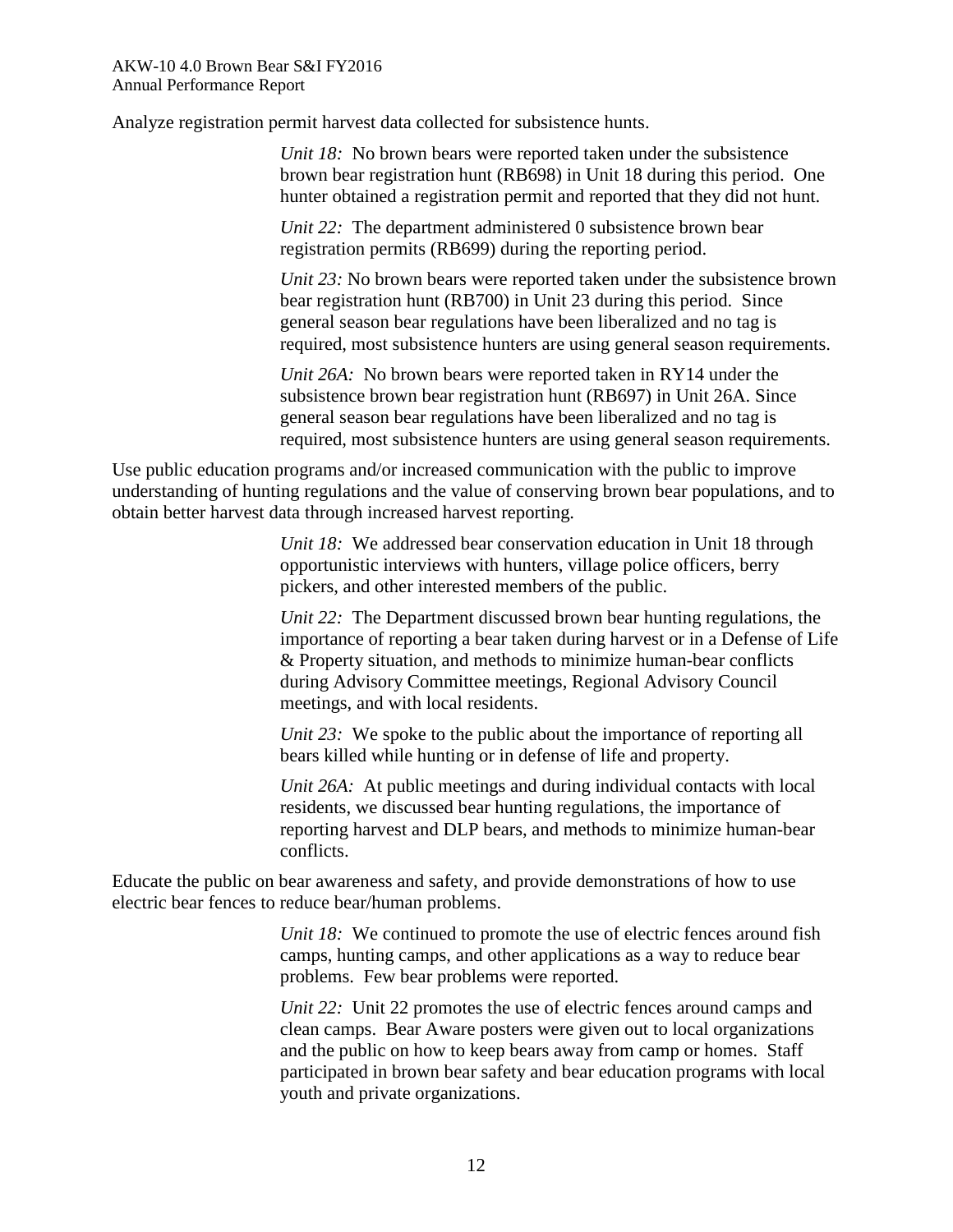*Unit 23:* We spoke to numerous hunters, especially hunters who reside outside of Unit 23 who call for information, about bear safety.

*Unit 26A:* A demonstration project with an electric fence installed at a cabin with frequent bear/human problems has successfully stopped conflicts for several years. Additional use of electric fencing is anticipated in the future.

Communicate and coordinate with local residents to reduce bear/human problems, improve understanding of defense of life or property (DLP) situations, and reduce need for DLP kills.

> *Unit 18:* Each year we work with residents and provide educational information to reduce bear/human conflicts at camps and residences. Few bear problems were reported.

*Unit 22:* Reports of problem bears and DLPs continue throughout the unit. Staff worked with Norton Sound villages and village public safety officers to have nuisance bears reported to the Department and, if taken, salvaged properly.

*Unit 23:* We also spoke with local residents about preventing DLP situations and the need to report bears taken under such circumstances.

*Unit 26A:* Each year there are reports of brown bears breaking into cabins and entering villages. Efforts are being made to improve knowledge of DLP regulations and expand the use of registration permits for subsistence hunting of bears. Tag fees were eliminated for the general season hunt, which will make it easier for residents to protect their property. Electric fences are an alternative to protect remote cabins.

## **Activities by Unit:**

## **Unit 22**

Assess population trends through field observations and analyses of sealing data.

Annual reported harvest of boars between RY90 and RY15 has consistently exceeded the sow harvest. Historical reported harvest of Unit 22 data suggest no deviation in sex or age structure of the Unit 22 bear population. Anecdotal evidence from the public indicates the population is highly productive. Reports of sows with twin & triplet cubs are common.

Analyze drawing permit harvest data collected for nonresident drawing hunts.

The department administers two nonresident drawing permit hunts (DB685 in Units 22B/22C and DB690 in Units 22D/22E) each year. Twenty-seven (27) and 12 permits, respectively, are awarded to nonresident hunters. This reporting period resulted in 100% of DB685 and DB690permits being awarded awarded to hunters. The RY15 success rates for nonresident hunters in the field for permit hunt DB685 and DB690 was 68% and 45%, respectively.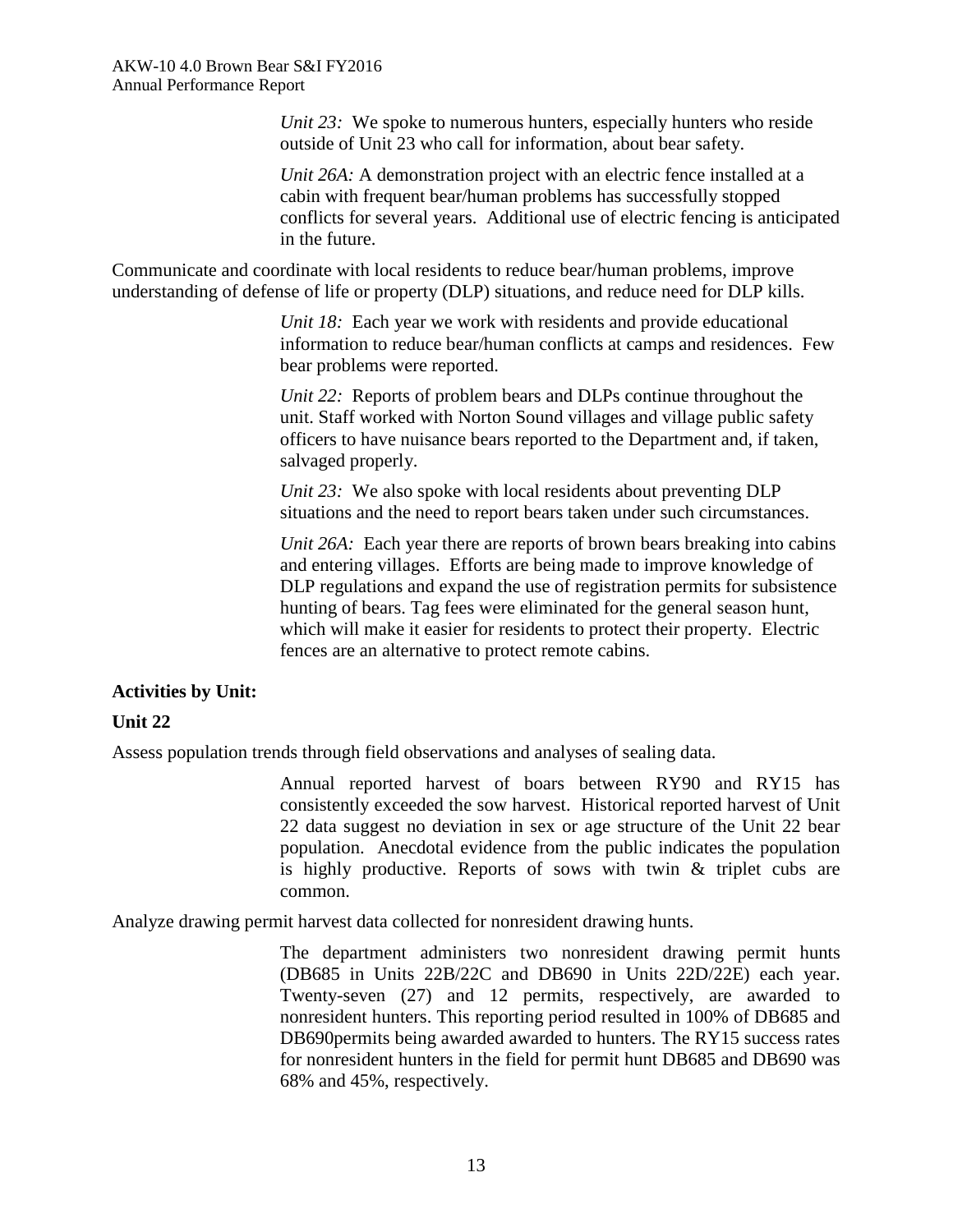Complete surveys and data analysis on a brown bear census project with National Park Service in Unit 22.

Unit 22 completed a brown bear survey with the National Park Service in May 2015. The 2015 survey results estimated the bear density at  $36.5$  bears/1000 km<sup>2</sup>, which is similar to the density found in the 1991 survey by Miller and Nelson (1993). However, the two survey methods are not directly comparable. The 1991 area was 1/10 of the 2015 survey and represented densities in a relatively small area. The 2015 survey covered 20,000 km<sup>2</sup> and is more representative of the center portion of GMU 22. It is difficult to understand population change over the last 25 years, although reported harvest has approximately doubled. Based on the 2015 survey, current harvest levels (~100 bears/year) represent approximately 4-5% harvest rate for total bears (all ages) and approximately 6.5-8% of independent bears (non-cubs). Additional surveys are planned in the future with the goal of providing information on population trends.

Complete surveys and data analysis on a brown bear census project with National Park Service in Unit 22.

> Unit 22 completed a brown bear survey with the National Park Service in May 2015. Data analysis is currently ongoing and results will be summarized in the next years report.

### **Units 23 and 26A:**

Monitor population trends through field observations, censuses, registration permit hunt reports, and analysis of sealing data.

> *Unit 23:* Harvest data indicates there has been little change in the sex or age structure of bear populations in Unit 23 since the early 1960s despite increasing harvest levels. This is consistent with our opportunistic observations of bears. However, modeling exercises indicate harvest data is insensitive to biological changes in bear populations so these results should be viewed with caution.

> In 2015 a non-invasive mark-resight (with a sightability correction factor) brown bear survey was completed in the Noatak Drainage, results pending.

> *Unit 26A:* Opportunistic observation of brown bears during surveys for other species and the observations of hunters and pilots indicate that brown bears are relatively plentiful, and most users indicate the current population level of brown bears is satisfactory. Analysis of sealing data indicates the proportion of males and the age structure of harvest in Unit 26A is healthy and suitable for maintaining the current population level of brown bears in Unit 26A.

Analyze harvest data collected from selected communities in Unit 23 through household subsistence surveys.

> Community-based Harvest Assessments were completed by Division of Subsistence in Kotzebue in Unit 23, and in Point Hope in nearby